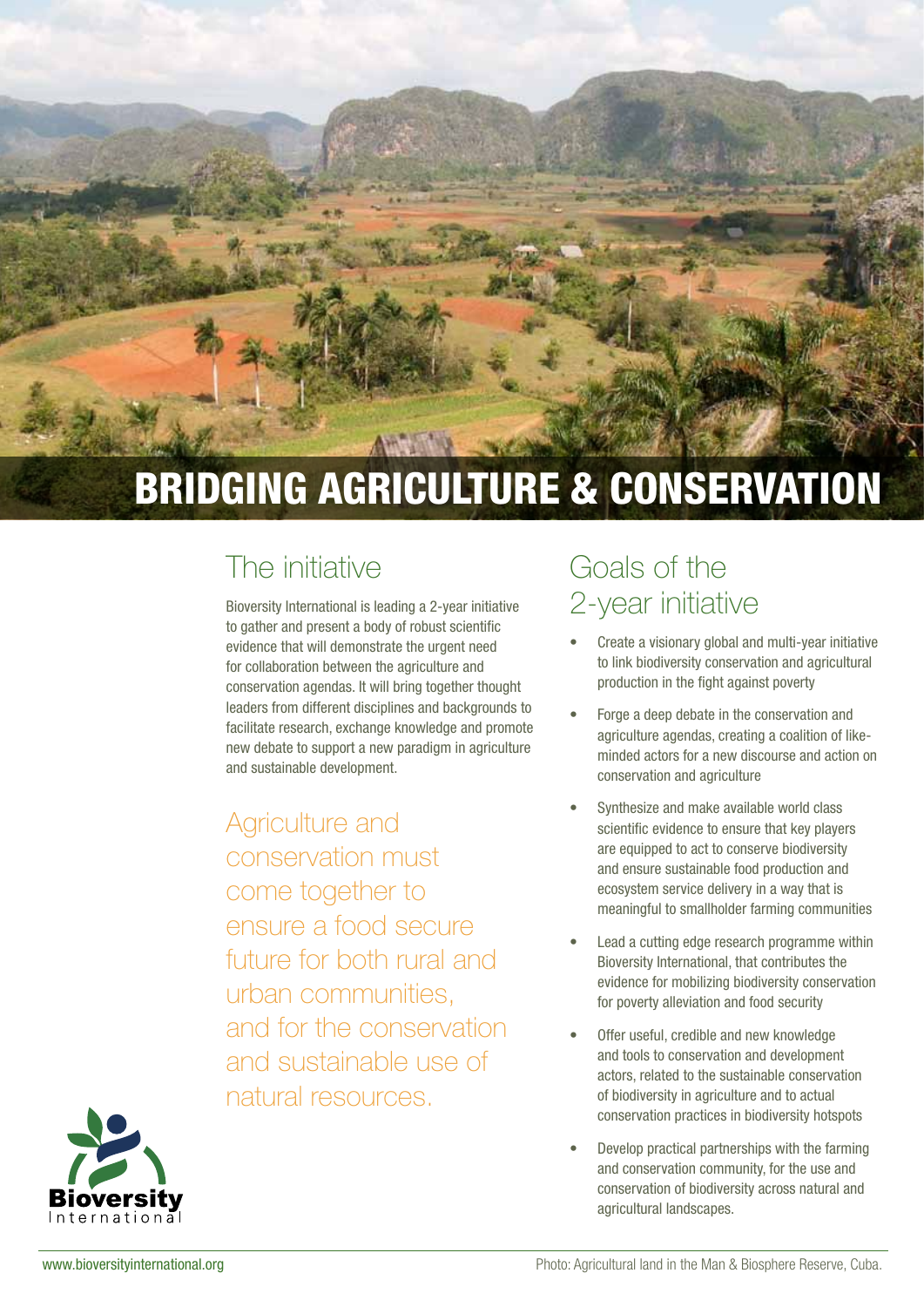

### **Activities**

- Lead a multi-institutional synthesis of evidence to support the interdependence between biodiversity conservation and sustainable agriculture that focuses on the key ecosystem services upon which agriculture is dependent (pollination, pest control and other supposrt services for production) and the agricultural practices that support biodiversity conservation
- Map and establish partnerships with a range of other initiatives to explore the dynamic nature of changing landscapes and biodiversity conservation by rural communities
- In collaboration with our partners, improve agroecological decision-making tools that provide farmers, conservationists, and landscape managers with a dynamic portfolio of options to meet conservation and production goals
- Move beyond papers as primary knowledge products to other, higher impact forms of knowledge sharing and tool development, such as decision-making tools for land managers and use of interactive, high technology tools
- Communicate evidence in relevant formats, to make the science behind the value of agricultural biodiversity readily accessible, useful and relevant to policy and decision-makers.

### **Dutputs**

- A published synthesis of knowledge and evidence in diverse formats, such as a collection of concise policy briefs in multimedia formats, that are relevant to policymakers, the conservation community, food agencies, and major donors
- A high-end scientific paper defining a new paradigm of agriculture, that wholly integrates biodiversity conservation, and other scientific papers in high-impact journals, such as Nature and Science magazines
- • Knowledge products, such as recommendations of how to optimize the common interests of agriculture and conservation, tools to guide incentive systems for supporting ecosystem service-based approaches to agriculture and conservation, including access to incentive systems for such services
- Communications to connect knowledge to key actors, creating a dynamic dialogue. For instance, leading symposia at international meetings, targeted online outreach, media outreach (for instance, The New York Times, The Times, The Economist), Science and Nature Policy Forum pieces, dynamic social media, digital communications, etc.

### Key Event – Meeting of Thought Leaders and Global Influencers 12th July 2013, Rio de Janeiro

#### Chair:

Izabella Teixeira, Minister of the Environment, Brazil

#### Objectives:

To engage a coalition of visionary leaders from both the private and the public spheres to provide intellectual, influential and financial capital for the initiative. To harness the shared commitment, perspectives and networks of significant global players in conservation, sustainable development, smallholder agriculture. To learn together how to enshrine sustainable use and biodiversity conservation objectives into commercial food production and distribution systems.

#### Outcome:

A groundswell of commitment and understanding at the highest level to support collaboration between the agriculture and conservation agendas. Thought leaders' collective voice will raise awareness and galvanize global action.

#### Output:

A common cause declaration and high-impact policy brief on the value and need for agriculture based on agro ecological practices, with an accompanying policy piece to be published in a leading journal.